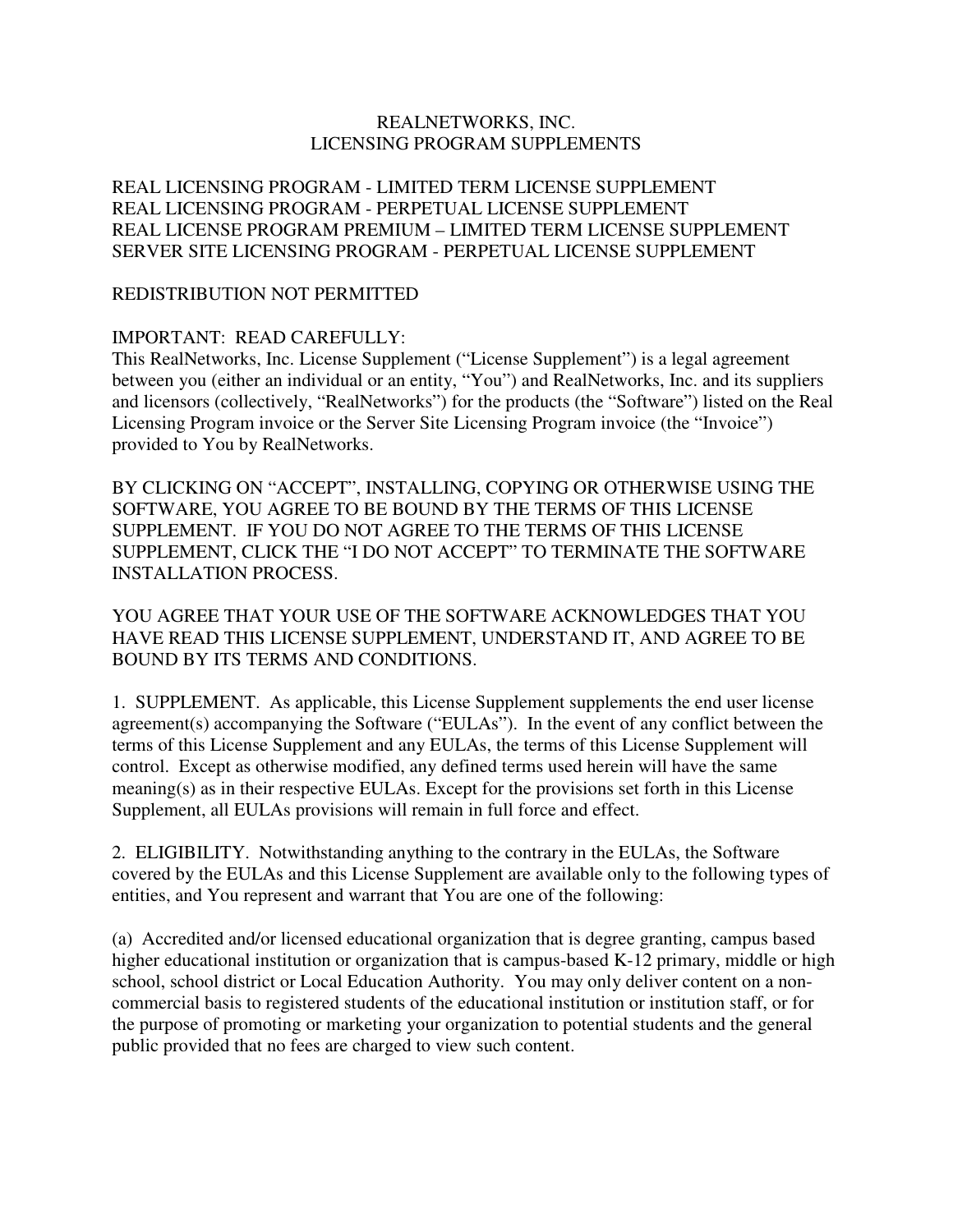(b) Federal, state or local government organization or not-for-profit organization who deploys the server for its own internal, non-commercial use.

(c) Corporation delivering streaming media to its full time employees.

(d) Media company providing text, audio or video programming to distributors or direct to consumers in exchange for fees or based on an advertising business model.

# 3. REAL LICENSING PROGRAM - LIMITED TERM LICENSE SUPPLEMENT AND REAL LICENSE PROGRAM PREMIUM – LIMITED TERM LICENSE SUPPLEMENT

(a) LIMITED TERM. Notwithstanding anything to the contrary in the EULAs, the duration of the licenses granted to You in the EULAs are not perpetual, but rather limited in duration. The effective date of the licenses granted is the date you click to accept the Software. The duration of the licenses is set forth on the applicable Invoice, unless earlier terminated in accordance with the termination provisions of the applicable EULAs.

(b) SEATS. Notwithstanding anything to the contrary in the EULAs, You may install the number of copies of the Software sufficient to distribute content up to the number of seats specified in the applicable Invoice. You may increase the number of seats by purchasing additional license rights from RealNetworks.

(c) TERMINATION. This License Supplement and your right to use the Software automatically terminate if you fail to comply with any material provision of this License Supplement. No notice will be required from RealNetworks to effect such termination. You and RealNetworks may terminate the EULAs pursuant to the termination provisions set forth therein. Any termination of a EULA automatically terminates this License Supplement with respect to the Software covered by such EULA. Your obligations to pay accrued charges and fees shall survive any termination or expiration.

# 4. REAL LICENSING PROGRAM - PERPETUAL LICENSE SUPPLEMENT

(a) SEATS. Notwithstanding anything to the contrary in the EULAs, You may install the number of copies of the Software sufficient to distribute content up to the number of seats specified in the applicable Invoice. You may increase the number of seats by purchasing additional license rights from RealNetworks.

(b) TERMINATION. This License Supplement and your right to use the Software automatically terminate if you fail to comply with any material provision of this License Supplement. No notice will be required from RealNetworks to effect such termination. You and RealNetworks may terminate the EULAs pursuant to the termination provisions set forth therein. Any termination of a EULA automatically terminates this License Supplement with respect to the Software covered by such EULA. Your obligations to pay accrued charges and fees shall survive any termination.